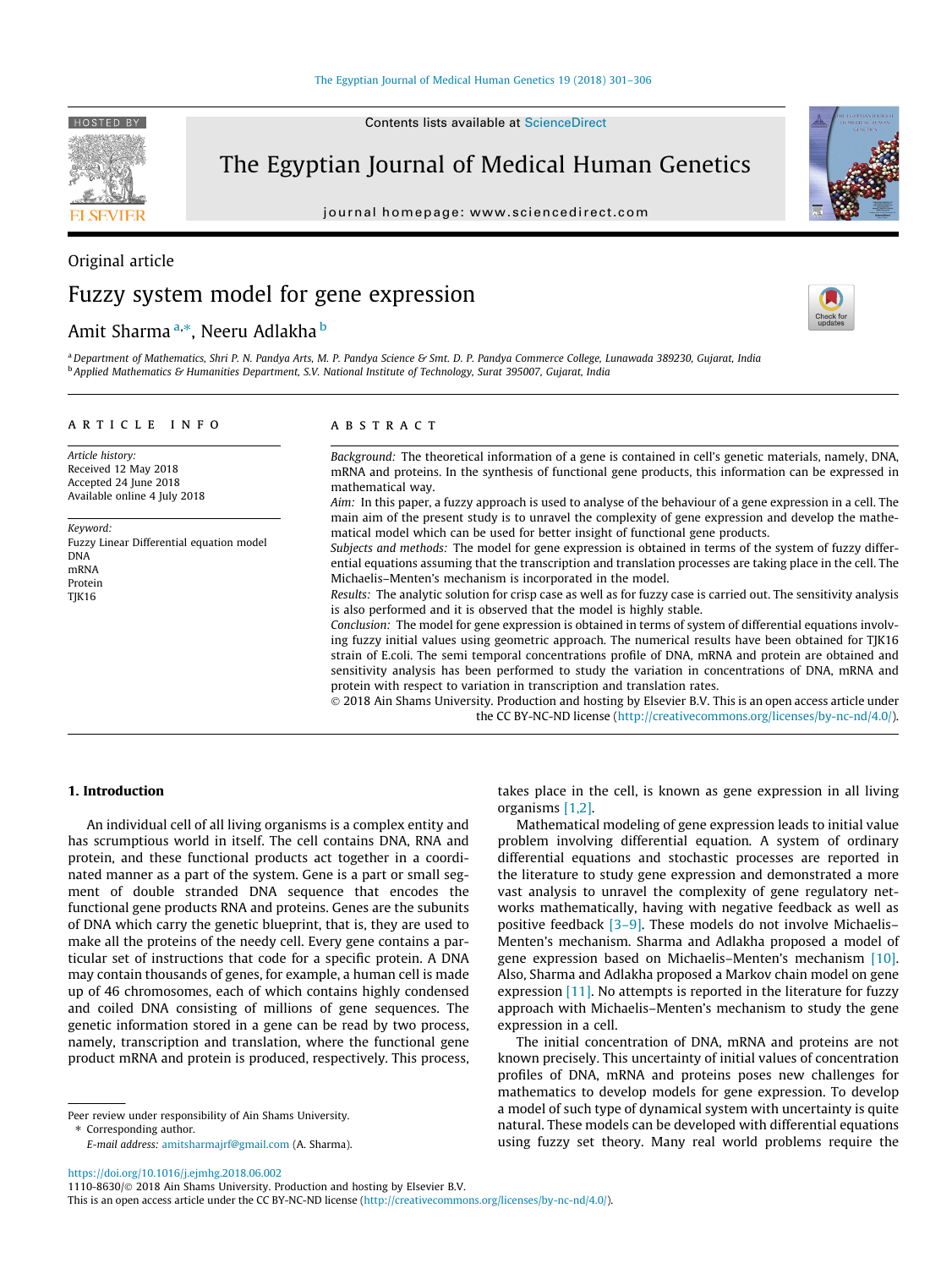solutions of fuzzy differential equations (FDEs) with fuzzy initial conditions.

Chang and Zadeh [\[12\]](#page-5-0) gave the concept of fuzzy derivative. Kandel and Byatt [\[13,14\]](#page-5-0) introduced the concept of fuzzy differential equation. The generalisation of Hukuhara derivative [\[15\]](#page-5-0) of set valued function was given by Puri and Ralescu  $[16]$ , and in turn it was followed by Kaleva [\[17,18\]](#page-5-0). Seikkala [\[19\]](#page-5-0) demonstrated the fuzzy derivative as an extension of the Hukuhara derivative and fuzzy integral. Due to the unavailability of ample ink-horn term of fuzzy derivative, Hullermeier [\[20\]](#page-5-0) introduced the notion of fuzzy differential equation as a family of differential inclusions. Further, Buckley and Feuring [\[21\]](#page-5-0) and Buckley et al. [\[22\]](#page-5-0) demonstrated the formulation of fuzzy first order differential equation with initial values. Rodriguez-Lopez [\[23\]](#page-5-0) pay attention towards the comparison results for the solution of fuzzy system of differential equation using Hukuhara derivative. Allahviranloo et al. [\[24\]](#page-5-0) used the generalised H-differentiability and applied differential transformation method to solve the problem. Further, in view of complex num-bers, Xu et al. [\[25\]](#page-5-0), proposed an  $\alpha$ -level sets of a fuzzy system using complex number. Chalco-Cano et al. [\[26\]](#page-5-0), demonstrated the class of fuzzy differential equation based on Zadeh's extension principle. further, in terms of solution of system of fuzzy differential equations, Gasilov et al. [\[27\]](#page-5-0) used geometric approach and this geometric approach is followed in this paper to solve the linear system of fuzzy differential equations.

In this paper, a fuzzy set approach is explored to model the non deterministic initial values of concentrations of DNA, mRNA and proteins. These initial values have impact on the processes of transcription and translation, and the whole dynamics of DNA, mRNA and proteins concentrations in the cell. Therefore, fuzzy initial value problem is proposed to study the gene expression. The initial values of DNA, mRNA and proteins are taken to be fuzzy. The model of gene expression is obtained in terms of system of differential equations involving fuzzy initial values and the analytic solution is obtained. The main aim of the present study is to develop the mathematical model for gene expression to unravel the complexity of cell as vitro processes are time consuming and very expensive. The impact of fuzzy initial concentration of DNA, mRNA and protein is analysed numerically which gives significant range of variation in the concentrations of functional gene products. The sensitivity analysis of the model with respect to transcription and translation processes shows that the fuzzy system of gene expression remains stable. Thus, the fuzzy system provides a wide range of the solution of the complex gene expression problem and gives the better insight of the functional gene products. The mathematical formulation is given in next section.

#### 2. Subjects and methods

#### 2.1. Abbreviations

Here the following notations are used:

- $w(t)$  Concentration of DNA in the cell at time t (in second).<br> $x(t)$  Concentration of mRNA in the cell at time t (in second)
- $x(t)$  Concentration of mRNA in the cell at time t (in second).<br> $p(t)$  Concentration of protein in the cell at time t (in second).
- $p(t)$  Concentration of protein in the cell at time t (in second).<br> $k_1$  Rate of transcription (microgram/s).
- Rate of transcription (microgram/s).
- $k_2$  Rate of translation (microgram/s).
- $\mu_X$  Membership function.
- $\tilde{w}_0$  Fuzzy initial concentration of DNA.
- $\tilde{x}_0$  Fuzzy initial concentration of mRNA.
- $\tilde{p}_0$  Fuzzy initial concentration of protein.
- 
- $x_{cr(t)}$  Crisp solution.<br> $\tilde{x}(t)$  Fuzzy solution  $\tilde{x}(t)$  Fuzzy solution.<br> $X_{\alpha}$   $\alpha$ -cut of the sol
- $\alpha$ -cut of the solution set  $\tilde{X}$ .

#### 2.2. Mathematical model and method

The graphical representation of a model for gene expression involving two processes transcription and translation is shown in [Fig. 1](#page-2-0).

The Michaelis–Menten's mechanism is incorporated in the basic model of Chen et al. and Xie [\[5,6\]](#page-5-0) to obtain the following system of differential equations for gene expression.

$$
\frac{dw}{dt} = f(t, w, x, p) = -k_1 w(t),\tag{1}
$$

$$
\frac{dx}{dt} = g(t, w, x, p) = k_1 w(t) - k_2 x(t),
$$
\n(2)

$$
\frac{dp}{dt} = h(t, w, x, p) = k_2 x(t), t \ge 0.
$$
\n(3)

where  $w$ ,  $x$  and  $p$  represent DNA, mRNA and protein concentration respectively. Here,  $k_1$  and  $k_2$  represent rates of transcription and translation processes taking place in the cell. Initially, it is assumed that the concentration of  $w(t)$ ,  $x(t)$  and  $p(t)$  is constant at  $t = 0$ denoted by  $w_0$ ,  $x_0$  and  $p_0$  respectively. Thus, the following initial conditions are imposed based on the physical condition of the cell:

$$
w(t) = w_0 \text{ at } t = 0,
$$
\n<sup>(4)</sup>

$$
x(t) = x_0 \text{ at } t = 0,
$$
\n<sup>(5)</sup>

$$
p(t) = p_0 \text{ at } t = 0. \tag{6}
$$

The analytical solution of the above system of differential equations is

$$
w(t) = w_0 e^{-k_1 t}, \tag{7}
$$

$$
x(t) = \frac{w_0 k_1}{k_2 - k_1} \left\{ e^{-k_1 t} - e^{-k_2 t} \right\} + x_0 e^{-k_2 t},
$$
\n(8)

$$
p(t) = w_0 \left\{ 1 + \frac{k_1 e^{-k_2 t} - k_2 e^{-k_1 t}}{k_2 - k_1} \right\} + x_0 \{ 1 - e^{-k_2 t} \} + p_0.
$$
 (9)

But when the initial values of DNA, mRNA and proteins are not precisely known, then fuzzy set approach is used to represent the initial values of DNA, mRNA and protein. Thus, for initial fuzzy values of concentration of DNA, mRNA and proteins, we have following initial conditions:

$$
\tilde{w}(t_0) = \tilde{w}_0, \tag{10}
$$

$$
\tilde{\mathbf{x}}(t_0) = \tilde{\mathbf{x}}_0,\tag{11}
$$

$$
\tilde{p}(t_0) = \tilde{p}_0. \tag{12}
$$

Here  $\tilde{w}_0$ ,  $\tilde{x}_0$  and  $\tilde{p}_0$  respectively, represent the fuzzy values of DNA, mRNA and proteins concentration initially. The system  $(1)$ ,  $(2)$  and  $(3)$  along with initial condition  $(10)$ ,  $(11)$  and  $(12)$  leads to fuzzy initial value problem which can be written in matrix notation as given below:

$$
\begin{cases}\nX' = AX \\
X(t_0) = \tilde{B}.\n\end{cases}
$$
\n(13)

where  $A = [a_{ij}]$  is an 3  $\times$  3 crisp matrix and initial conditions,  $\tilde{B} = (\tilde{w}_0, \tilde{x}_0, \tilde{p}_0)^T$  is a vector of fuzzy numbers. The differential equations are considered to describe the variation in the concentrations tions are considered to describe the variation in the concentrations of DNA, mRNA and protein in the cell and fuzzy initial condition is used to incorporate uncertainty at time  $t_0$ . Let the initial value vector  $\tilde{B} = b_{cr} + \tilde{b}$ , where  $b_{cr}$  is a vector which denotes the vertex of fuzzy region with the possibility of 1, while  $\tilde{b}$  denotes the vertex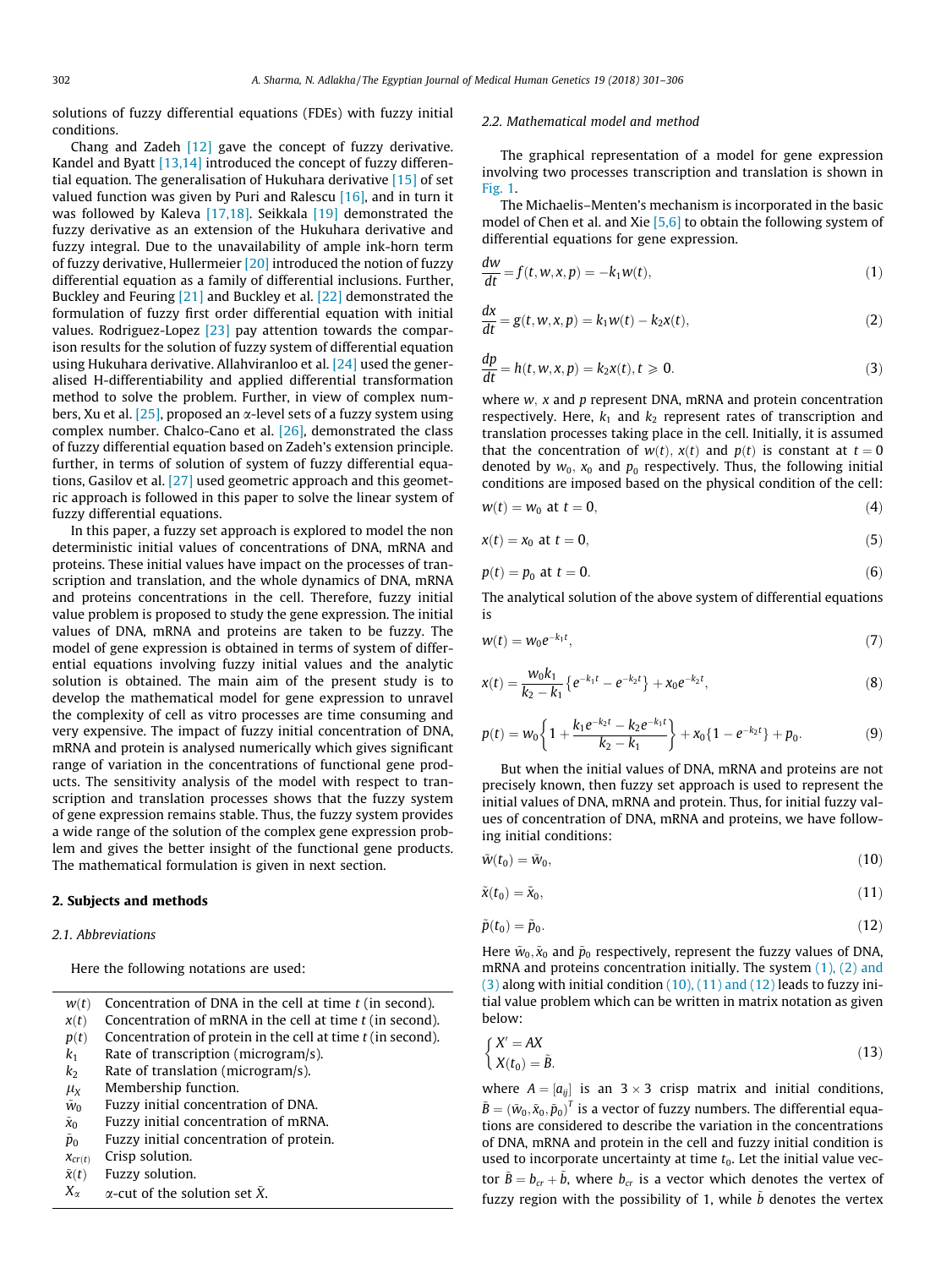<span id="page-2-0"></span>

Fig. 1. Graphical representation of modelling of gene expressions.

at origin. Now the solution of the given system of fuzzy differential equations can be written in the form of crisp solution and solution with uncertainty, i.e.,

$$
\tilde{X}(t) = x_{cr}(t) + \tilde{x}(t). \tag{14}
$$

Thus, we have homogeneous system of linear differential equations with fuzzy initial conditions, and let  $\tilde{x}(t)$  be the solution of the following homogeneous system involving uncertainty:

$$
X' = AX,\tag{15}
$$

$$
X(0) = \tilde{b} \quad \text{at} \quad t_0 = 0. \tag{16}
$$

Let  $\tilde{B}_i = (\lambda_i, \phi_i, \varphi_i), i = 1, 2, 3$ . So we have  $(b_{cr})_i = \phi_i$ , and  $\tilde{b}_i = (\underline{b_i}, 0, \overline{b_i}) = (\lambda_i - \phi_i, 0, \varphi_i - \phi_i)$ . Also, let the fuzzy initial vector  $\tilde{b}$  can be defined as  $\tilde{b} = \left(\underline{b}, 0, \overline{b}\right)$ , which forms a rectangular prism in the coordinate space, i.e.,  $\tilde{b} = \{b = \alpha_1 f_1 + \alpha_2 f_2 + \alpha_3 f_3\}$  $\alpha_3 f_3 | \alpha_i \in [0, 1];$   $f_i = v_i$  or  $f_i = u_i$  with membership function  $\mu_{\tilde{b}}(b) = 1 - \max_{1 \le i \le 3} \alpha_i$  and the values of  $v_i = \underline{b_i} e_i$ ,  $u_i = \overline{b_i} e_i$ , where  $e_i$ is the standard basis vector,  $v_i$  is lower approximation of initial values and  $u_i$  is upper approximation of initial values. Let  $q_i(t) = e^{At}v_i$ and  $p_i(t) = e^{At}u_i$  then the solution involving uncertainty is

$$
\tilde{X} = \{x(t) = x_{cr}(t) + \alpha_1 r_1(t) + \alpha_2 r_2(t) + \ldots + \alpha_n r_n(t) | \alpha_i \in [0, 1]; \nr_i = q_i \text{ or } r_i = p_i\},\tag{17}
$$

and the membership function is

$$
\mu_X(x(t)) = 1 - \max_{1 \le i \le n} \alpha_i \quad \text{where } n = 3. \tag{18}
$$

Here, the initial values are triangular fuzzy numbers, then the  $\alpha$ -cut of the solution will be determined. The rectangular prism  $\tilde{b}$  and its a-cuts can be expressed as

$$
\tilde{b} = \left\{c_1e_1 + c_2e_2 + \ldots + c_ne_n|c_i \in \left[\underline{b_i}, \overline{b_i}\right]\right\},\tag{19}
$$

$$
b_{\alpha} = \left\{c_1e_1 + c_2e_2 + \ldots + c_ne_n|c_i \in \left[(1-\alpha)\underline{b_i}, (1-\alpha)\overline{b_i}\right]\right\}.
$$
 (20)

Let  $g_i(t) = e^{At}e_i$ , then the solution and the  $\alpha$ -cuts of the solution can be determined as

$$
\tilde{X} = X_0 \text{ with } \mu_X(x(t)) = 1 - \max_{1 \le i \le n} \gamma_i; \text{ and } \gamma_i = \begin{cases} c_i / \overline{b_i}, & c_i \ge 0; \\ c_i / \underline{b_i}, & c_i < 0. \end{cases} \tag{21}
$$

$$
X_{\alpha} = \{x(t) = x_{cr}(t) + c_1g_1(t) + c_2g_2(t) + \dots
$$

$$
+ c_ng_n(t)|c_i \in \left[(1-\alpha)\underline{b_i}, (1-\alpha)\overline{b_i}\right]\}, n = 3.
$$
 (22)

#### 3. Results

The values of the parameters  $k_1$  and  $k_2$  are taken from the literature [\[6\].](#page-5-0) The crisp solution of the fuzzy linear differential equation system with crisp initial values  $[w_0 x_0 p_0]^T = [25 \ 25 \ 25]^T$  is given below and also shown in the Fig. 2. below and also shown in the Fig. 2.

$$
w_{cr}(t) = 25e^{-0.42t}, \tag{23}
$$

$$
x_{cr}(t) = 20.18e^{-2.59t} + 4.84e^{-0.42t}, \tag{24}
$$

$$
p_{cr}(t) = 80.98 + 22.57e^{-2.59t} - 33.41e^{-0.42t}.
$$
 (25)

Form Eq. (22), the initial values are triangular fuzzy numbers which form a fuzzy region in coordinate space. The vertex of the region is  $b_{cr} = [25 \ 25 \ 25]^T$ .

$$
\begin{bmatrix} \tilde{w}_0 \\ \tilde{x}_0 \\ \tilde{p}_0 \end{bmatrix} = \begin{bmatrix} 20 & 25 & 30 \\ 20 & 25 & 30 \\ 20 & 25 & 30 \end{bmatrix} . \tag{26}
$$



Fig. 2. The crisp solution for concentrations of DNA, mRNA and protein.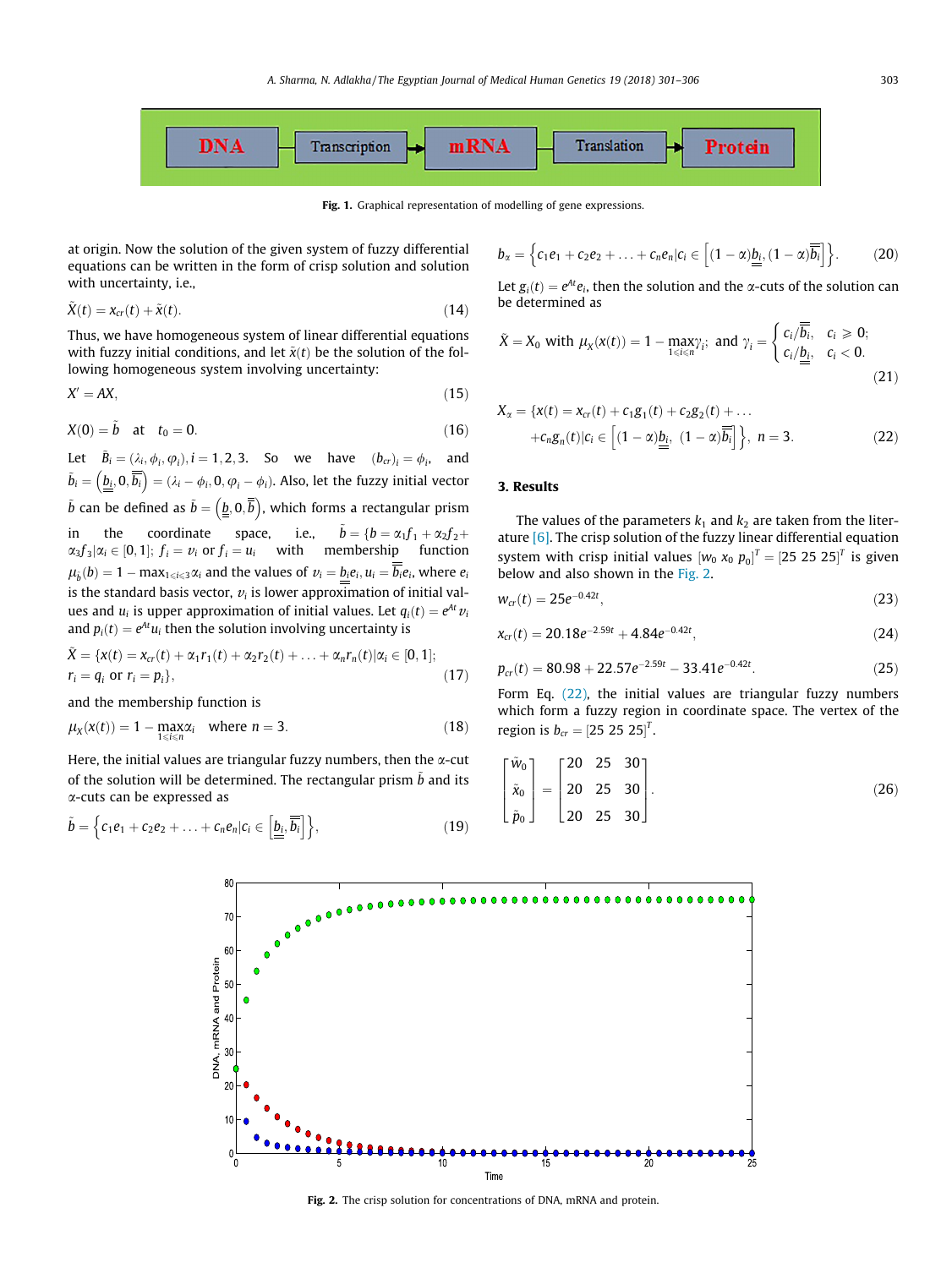<span id="page-3-0"></span>Further, for the solution of homogeneous system [\(15\),](#page-2-0) the vertex will be at origin. We have to find the  $\alpha$ -cut of the solution for  $\alpha \in [0, 1]$ . Thus, the initial values can be written as

$$
\begin{bmatrix}\n\tilde{w}_0 \\
\tilde{x}_0 \\
\tilde{p}_0\n\end{bmatrix} = \begin{bmatrix}\n-5 & 0 & 5 \\
-5 & 0 & 5 \\
-5 & 0 & 5\n\end{bmatrix}
$$
 i.e., (27)  
\n
$$
\underline{\underline{b}} = \begin{bmatrix}\n\tilde{w}_0 \\
\tilde{x}_0 \\
\tilde{p}_0\n\end{bmatrix} = \begin{bmatrix}\n-5 \\
-5 \\
-5\n\end{bmatrix} = \begin{bmatrix}\n-5 \\
0 \\
0\n\end{bmatrix} + \begin{bmatrix}\n0 \\
-5 \\
0\n\end{bmatrix} + \begin{bmatrix}\n0 \\
0 \\
-5\n\end{bmatrix},
$$
\n
$$
\begin{bmatrix}\n\tilde{w}_0 \\
\tilde{w}_0\n\end{bmatrix} = \begin{bmatrix}\n5 \\
5\n\end{bmatrix} = \begin{bmatrix}\n0 \\
0 \\
0\n\end{bmatrix} + \begin{bmatrix}\n0 \\
0 \\
0\n\end{bmatrix} = \begin{bmatrix}\n0 \\
0 \\
0\n\end{bmatrix}.
$$

where  $v_1$ ,  $v_2$ ,  $v_3$ ,  $u_1$ ,  $u_2$ ,  $u_3$  are the support vectors of the prism. The above equation forms a rectangular prism and the general solution of the system of Eq. [\(15\)](#page-2-0) is

$$
\begin{cases}\n w(t) = c_1 e^{-k_1 t}, \n x(t) = \frac{c_1 k_1 e^{-k_1 t}}{k_2 - k_1} + c_2 e^{-k_2 t}, \n p(t) = \frac{c_1 k_2 e^{-k_1 t}}{k_2 - k_1} - \frac{c_2 e^{-k_2 t}}{k_2} + c_3.\n\end{cases}
$$
\n(28)

For some initial point  $M(a, b, c)$ , the values of the constants can be revealed as

$$
\begin{cases}\n c_1 = a, \\
 c_2 = \frac{b(k_2 - k_1) - k_1 a}{k_2 - k_1}, \\
 c_3 = \frac{k_2(k_2 - k_1)c + k_2^2 a + b(k_2 - k_1) - k_1 a}{k_2(k_2 - k_1)}.\n\end{cases}
$$
\n(29)

The  $\alpha$ -cut of the solution set  $\tilde{X}$  is given below and also shown in the Fig. 3.

$$
X_{\alpha} = \left\{ \begin{bmatrix} w(t) \\ x(t) \\ p(t) \\ -5(1-\alpha) \leqslant c_1 \leqslant (1-\alpha)5, -5(1-\alpha) \leqslant c_2 \leqslant (1-\alpha)5, -5(1-\alpha) \leqslant c_2 \leqslant (1-\alpha)5, -5(1-\alpha) \leqslant c_3 \leqslant (1-\alpha)5 \end{bmatrix} \right\}.
$$
\n(30)



Fig. 3. The graphical representation of  $\alpha$ -cut of the solution set  $\tilde{X}$ .

#### Table 1

Sensitivity analysis of the model with the parameter  $k_1$  and  $k_2$  respectively, and the initial condition of each DNA, mRNA and protein is 25 microgram. The time is  $t = 25$  (in seconds).

|                                        | Transcription rate $k_1$ (microgram/s) 0.42 |                |                |                |
|----------------------------------------|---------------------------------------------|----------------|----------------|----------------|
|                                        | $+20%$                                      | $+50%$         | $-20%$         | $-50%$         |
| Transcription rate $k_1$ (microgram/s) | 0.504                                       | 0.63           | 0.336          | 0.21           |
| DNA concentration (in microgram)       | 1.3954e-04                                  | 6.7828e-06     | 0.0079         | 0.1618         |
| mRNA concentration (in microgram)      | $3.3716e - 0.5$                             | $2.1802e - 06$ | 0.0012         | 0.0143         |
| Protein concentration (in microgram)   | 74.9998                                     | 75.0000        | 74.9910        | 74.8239        |
|                                        | Translation rate $k_2$ (microgram/s) 2.59   |                |                |                |
| Translation rate $k_2$ (microgram/s)   | 3.108                                       | 3.885          | 2.072          | 1.295          |
| DNA concentration (in microgram)       | 0.0010                                      | 0.0010         | 0.0010         | 0.0010         |
| mRNA concentration (in microgram)      | 1.6371e-04                                  | $1.2700e - 04$ | $2.6637e - 04$ | $5.0291e - 04$ |
| Protein concentration (in microgram)   | 74.9988                                     | 74.9988        | 74.9987        | 74.9984        |

 $b =$ 

 $\tilde{\chi}_0$  $\tilde{p}_0$ 

 $\vert$  =

5 5  $\vert$  =

0 0

 $\widetilde{u_1}$ 

 $\overline{\phantom{a}}$ 

þ

5 0

 $\sum_{u_2}$ 

 $\overline{\phantom{a}}$ 

þ

0 5

 $\sum_{u_3}$ 

 $\overline{\phantom{a}}$ 

:

 $\overline{\phantom{a}}$ 

 $\overline{\phantom{a}}$ 

 $\overline{\phantom{a}}$ 

 $\overline{\phantom{a}}$ 

 $\overline{\mathcal{L}}$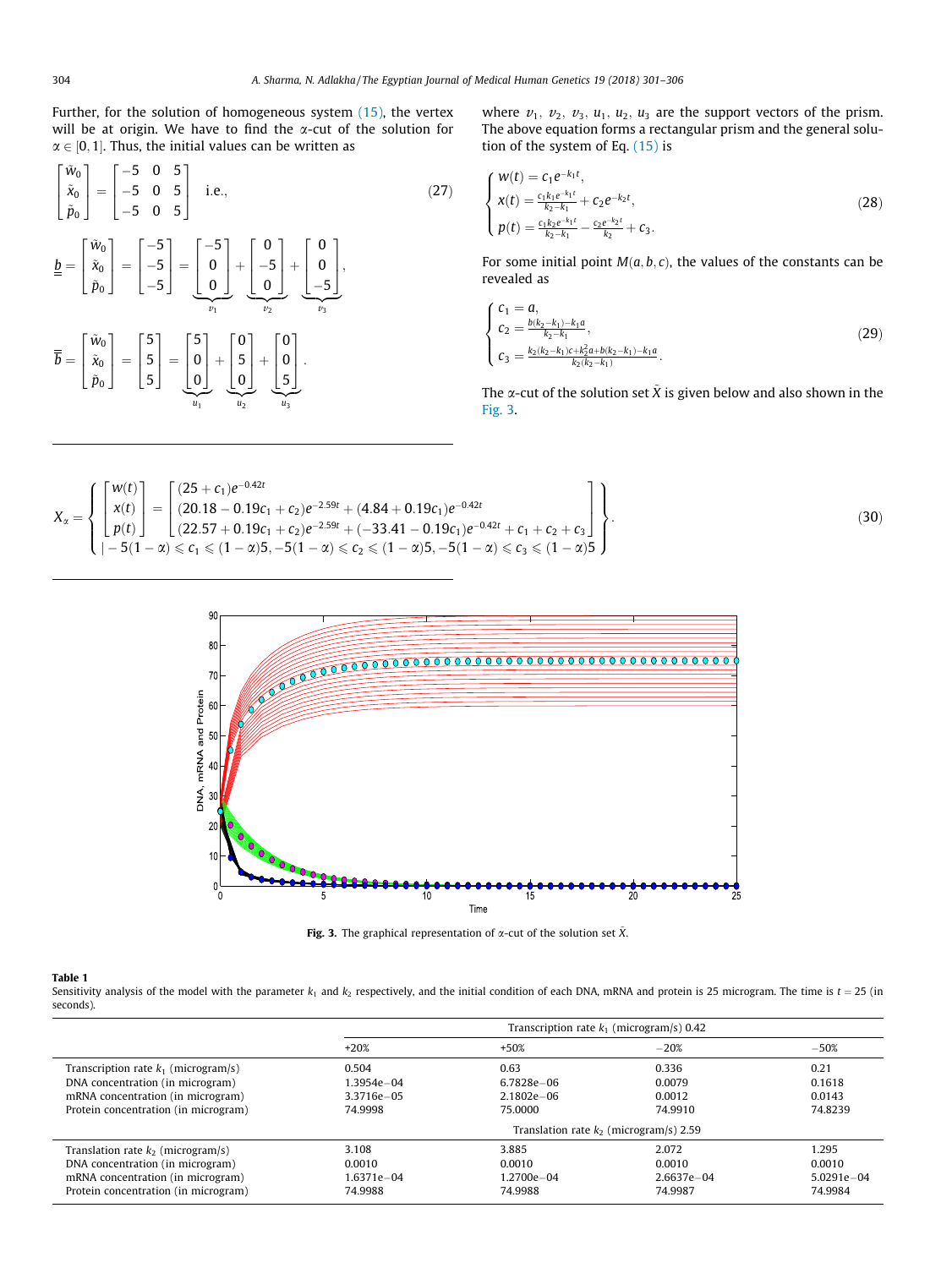#### <span id="page-4-0"></span>3.1. Sensitivity analysis

The sensitivity analysis, based on transcription and translation rates, is carried out. First, the transcription rate is varied and the translation rate is kept fixed, and then, the transcription rate is kept fixed and the translation rate is varied. The result is given in [Table 1,](#page-3-0) and the solution is portrayed in Figs. 4 and 5, which are showing that the model is highly stable.



Fig. 4. Sensitivity analysis for the parameter of transcription rate and the graphical representation of the concentrations of DNA, mRNA and protein.



Fig. 5. Sensitivity analysis for the parameter of translation rate and the graphical representation of the concentrations of DNA, mRNA and protein.